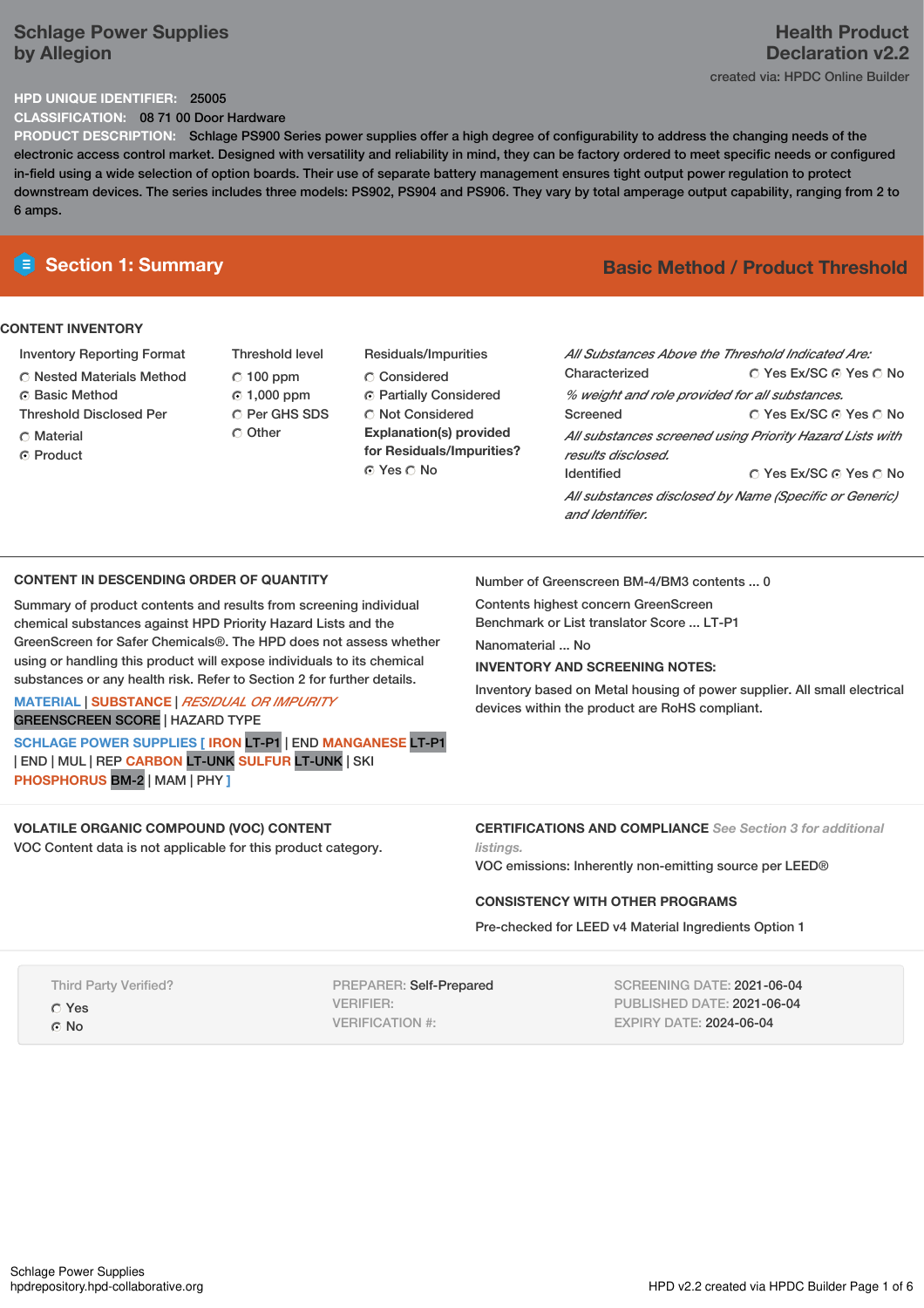This section lists contents in a product based on specific threshold(s) and reports detailed health information including hazards. This HPD uses the *inventory method indicated above, which is one of three possible methods:*

- *Basic Inventory method with Product-level threshold.*
- *Nested Material Inventory method with Product-level threshold*
- *Nested Material Inventory method with individual Material-level thresholds*

Definitions and requirements for the three inventory methods and requirements for each data field can be found in the HPD Open Standard version *2.2, available on the HPDC website at: [www.hpd-collaborative.org/hpd-2-2-standard](https://www.hpd-collaborative.org/hpd-2-2-standard)*

|                                                                                                                                                        | <b>SCHLAGE POWER SUPPLIES</b>                                                                                                                                  |                                                                                                           |                            |                                            |  |                                      |
|--------------------------------------------------------------------------------------------------------------------------------------------------------|----------------------------------------------------------------------------------------------------------------------------------------------------------------|-----------------------------------------------------------------------------------------------------------|----------------------------|--------------------------------------------|--|--------------------------------------|
|                                                                                                                                                        | PRODUCT THRESHOLD: 1000 ppm<br>RESIDUALS AND IMPURITIES CONSIDERED: Partially                                                                                  |                                                                                                           |                            |                                            |  |                                      |
|                                                                                                                                                        | RESIDUALS AND IMPURITIES NOTES: Impurities in metal alloy considered. Additionally RoHS compliance test confirmed absence of impurities<br>in non-metal parts. |                                                                                                           |                            |                                            |  |                                      |
|                                                                                                                                                        | <b>OTHER PRODUCT NOTES:</b>                                                                                                                                    |                                                                                                           |                            |                                            |  |                                      |
|                                                                                                                                                        | <b>IRON</b>                                                                                                                                                    |                                                                                                           |                            |                                            |  | ID: 7439-89-6                        |
|                                                                                                                                                        |                                                                                                                                                                | HAZARD SCREENING METHOD: Pharos Chemical and Materials Library HAZARD SCREENING DATE: 2021-06-04 18:47:50 |                            |                                            |  |                                      |
|                                                                                                                                                        | %: $98,4200 - 99,7000$                                                                                                                                         | GS: LT-P1                                                                                                 | <b>RC: UNK</b>             | NANO: No                                   |  | <b>SUBSTANCE ROLE: Alloy element</b> |
|                                                                                                                                                        | <b>HAZARD TYPE</b>                                                                                                                                             | <b>AGENCY AND LIST TITLES</b>                                                                             | <b>WARNINGS</b>            |                                            |  |                                      |
|                                                                                                                                                        | <b>END</b>                                                                                                                                                     | <b>TEDX - Potential Endocrine Disruptors</b>                                                              |                            | <b>Potential Endocrine Disruptor</b>       |  |                                      |
| SUBSTANCE NOTES: This substance is part of the steel alloy matrix. Due to the commodity nature of steel, the status of recycled content<br>is unknown. |                                                                                                                                                                |                                                                                                           |                            |                                            |  |                                      |
|                                                                                                                                                        | <b>MANGANESE</b>                                                                                                                                               |                                                                                                           |                            |                                            |  | ID: 7439-96-5                        |
|                                                                                                                                                        |                                                                                                                                                                | HAZARD SCREENING METHOD: Pharos Chemical and Materials Library HAZARD SCREENING DATE: 2021-06-04 18:47:50 |                            |                                            |  |                                      |
|                                                                                                                                                        | $\%$ : 0.3000 - 1.0500                                                                                                                                         | <b>GS: LT-P1</b>                                                                                          | <b>RC: UNK</b>             | NANO: No                                   |  | SUBSTANCE ROLE: Alloy element        |
|                                                                                                                                                        | <b>HAZARD TYPE</b>                                                                                                                                             | <b>AGENCY AND LIST TITLES</b>                                                                             |                            | <b>WARNINGS</b>                            |  |                                      |
|                                                                                                                                                        | <b>END</b>                                                                                                                                                     | <b>TEDX - Potential Endocrine Disruptors</b>                                                              |                            | <b>Potential Endocrine Disruptor</b>       |  |                                      |
| German FEA - Substances Hazardous to<br>MUL<br><b>Waters</b><br><b>REP</b><br>GHS - Japan                                                              |                                                                                                                                                                |                                                                                                           | Class 2 - Hazard to Waters |                                            |  |                                      |
|                                                                                                                                                        |                                                                                                                                                                |                                                                                                           |                            | Toxic to reproduction - Category 1B [H360] |  |                                      |
| SUBSTANCE NOTES: This substance is part of the steel alloy matrix. Due to the commodity nature of steel, the status of recycled content<br>is unknown. |                                                                                                                                                                |                                                                                                           |                            |                                            |  |                                      |
|                                                                                                                                                        | <b>CARBON</b>                                                                                                                                                  | HAZARD SCREENING METHOD: Pharos Chemical and Materials Library HAZARD SCREENING DATE: 2021-06-04 18:47:51 |                            |                                            |  | ID: 7440-44-0                        |
|                                                                                                                                                        | $\%$ : 0.0900 - 0.1000                                                                                                                                         | <b>GS: LT-UNK</b>                                                                                         | <b>RC: UNK</b>             | NANO: No                                   |  | SUBSTANCE ROLE: Alloy element        |
|                                                                                                                                                        |                                                                                                                                                                |                                                                                                           |                            |                                            |  |                                      |

HAZARD TYPE AGENCY AND LIST TITLES WARNINGS

None found Now we have been able to the No warnings found on HPD Priority Hazard Lists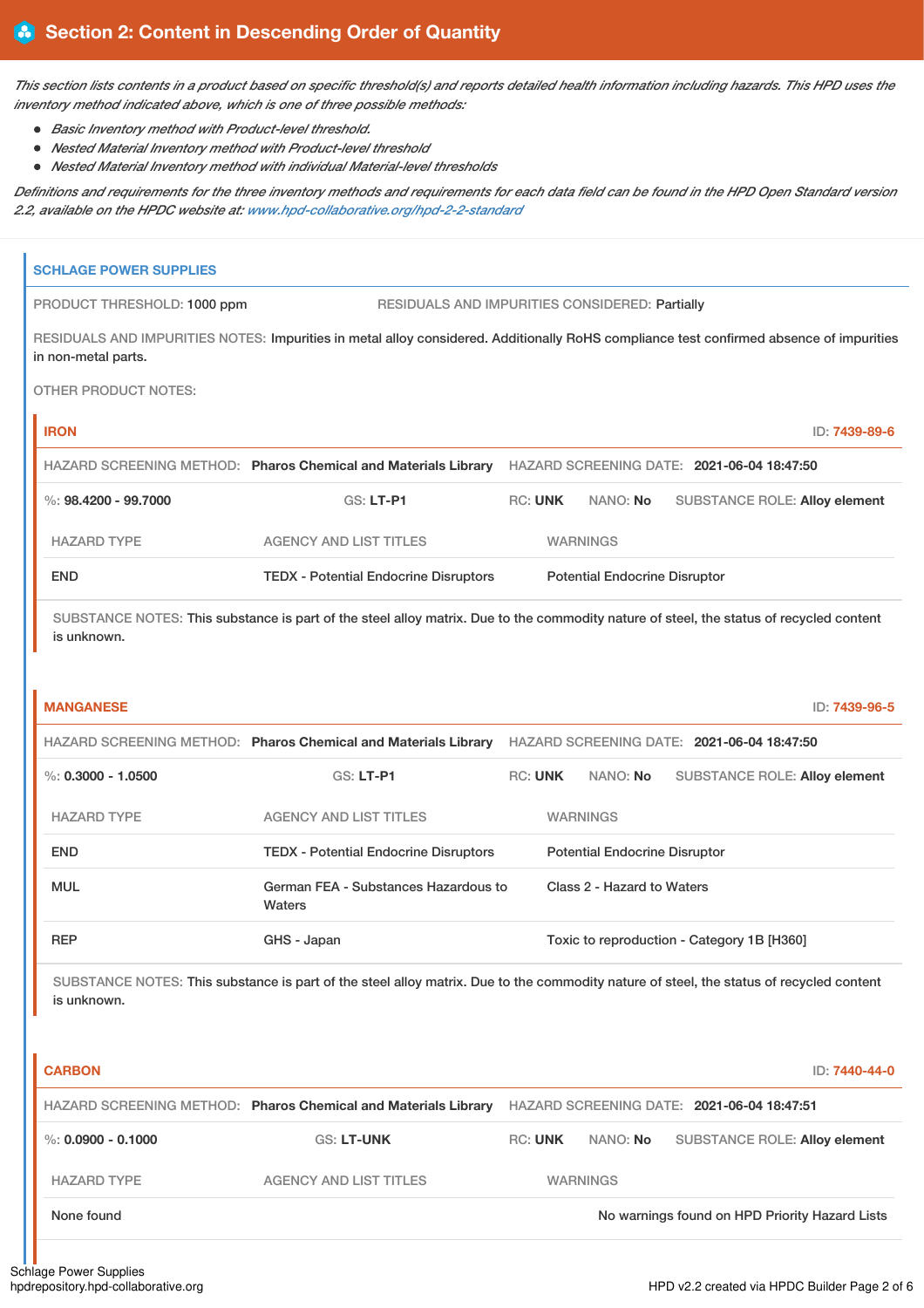SUBSTANCE NOTES: This substance is part of the steel alloy matrix. Due to the commodity nature of steel, the status of recycled content is unknown.

| <b>SULFUR</b>        |                                                                |                |                               | ID: 7704-34-9                              |
|----------------------|----------------------------------------------------------------|----------------|-------------------------------|--------------------------------------------|
|                      | HAZARD SCREENING METHOD: Pharos Chemical and Materials Library |                |                               | HAZARD SCREENING DATE: 2021-06-04 18:47:51 |
| %: $0.0500 - 0.2600$ | <b>GS: LT-UNK</b>                                              | <b>RC: UNK</b> | NANO: <b>No</b>               | <b>SUBSTANCE ROLE: Alloy element</b>       |
| <b>HAZARD TYPE</b>   | <b>AGENCY AND LIST TITLES</b>                                  |                | <b>WARNINGS</b>               |                                            |
| SKI                  | EU - GHS (H-Statements)                                        |                | H315 - Causes skin irritation |                                            |

SUBSTANCE NOTES: This substance is part of the steel alloy matrix. Due to the commodity nature of steel, the status of recycled content is unknown.

| <b>PHOSPHORUS</b>    |                                                                |                |                                       | ID: 7723-14-0                              |  |
|----------------------|----------------------------------------------------------------|----------------|---------------------------------------|--------------------------------------------|--|
|                      | HAZARD SCREENING METHOD: Pharos Chemical and Materials Library |                |                                       | HAZARD SCREENING DATE: 2021-06-04 18:47:52 |  |
| %: $0.0400 - 0.0900$ | $GS:$ BM-2                                                     | <b>RC: UNK</b> | NANO: <b>No</b>                       | <b>SUBSTANCE ROLE: Alloy element</b>       |  |
| <b>HAZARD TYPE</b>   | <b>AGENCY AND LIST TITLES</b>                                  |                | <b>WARNINGS</b>                       |                                            |  |
| <b>MAM</b>           | US EPA - EPCRA Extremely Hazardous<br>Substances               |                | <b>Extremely Hazardous Substances</b> |                                            |  |
| <b>PHY</b>           | EU - GHS (H-Statements)                                        |                | H <sub>228</sub> - Flammable solid    |                                            |  |

SUBSTANCE NOTES: This substance is part of the steel alloy matrix. Due to the commodity nature of steel, the status of recycled content is unknown.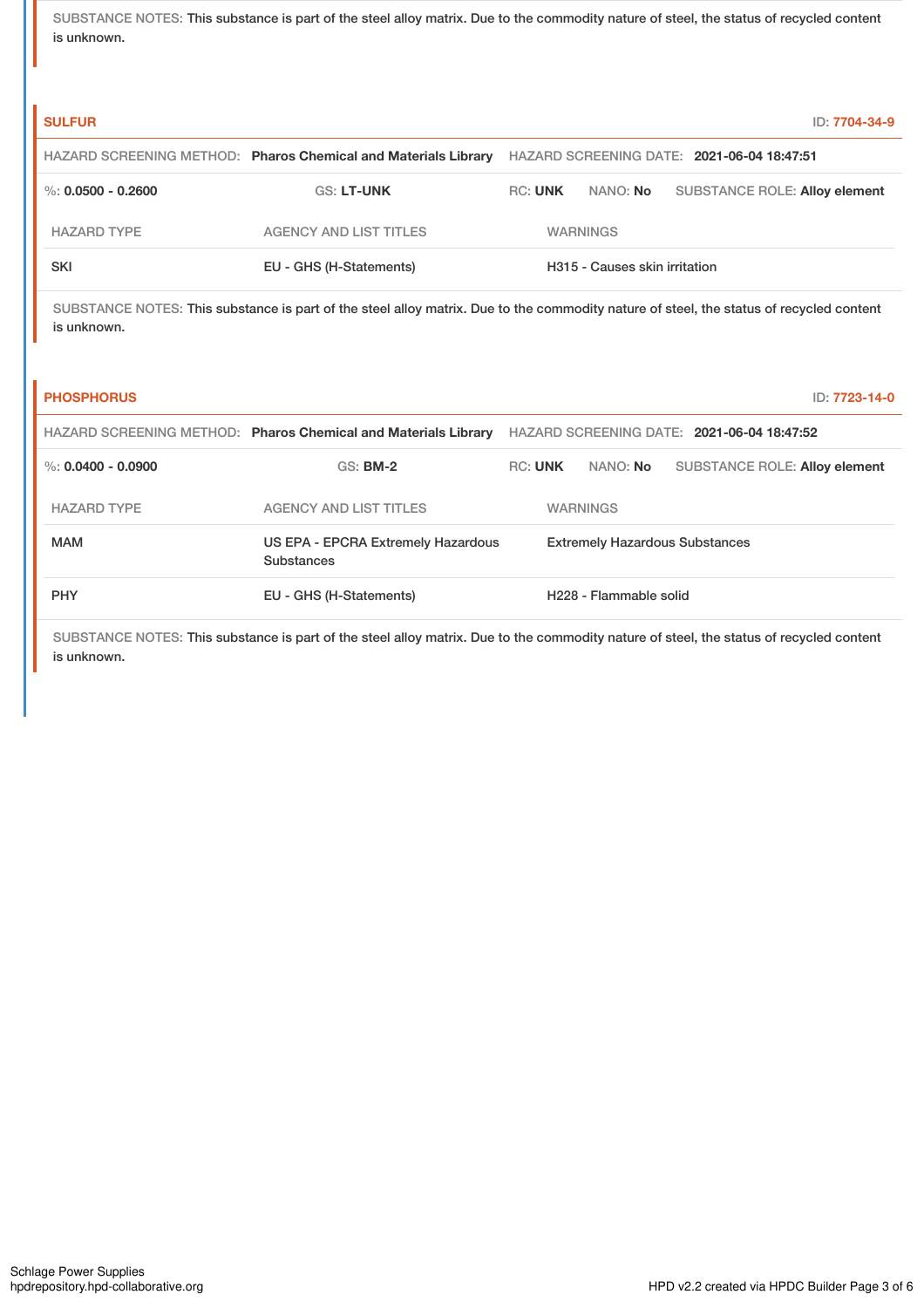This section lists applicable certification and standards compliance information for VOC emissions and VOC content. Other types of health or *environmental performance testing or certifications completed for the product may be provided.*

| <b>VOC EMISSIONS</b>                                                                            | Inherently non-emitting source per LEED® |                       |  |  |  |
|-------------------------------------------------------------------------------------------------|------------------------------------------|-----------------------|--|--|--|
| CERTIFYING PARTY: Self-declared<br><b>APPLICABLE FACILITIES: AII</b><br><b>CERTIFICATE URL:</b> | ISSUE DATE: 2018-07- EXPIRY DATE:<br>12  | CERTIFIER OR LAB: N/A |  |  |  |

CERTIFICATION AND COMPLIANCE NOTES:

# **Section 4: Accessories**

This section lists related products or materials that the manufacturer requires or recommends for installation (such as adhesives or fasteners), maintenance, cleaning, or operations. For information relating to the contents of these related products, refer to their applicable Health Product *Declarations, if available.*

No accessories are required for this product.

# **Section 5: General Notes**

Inventory includes power supply models PS902, PS904 and PS906.